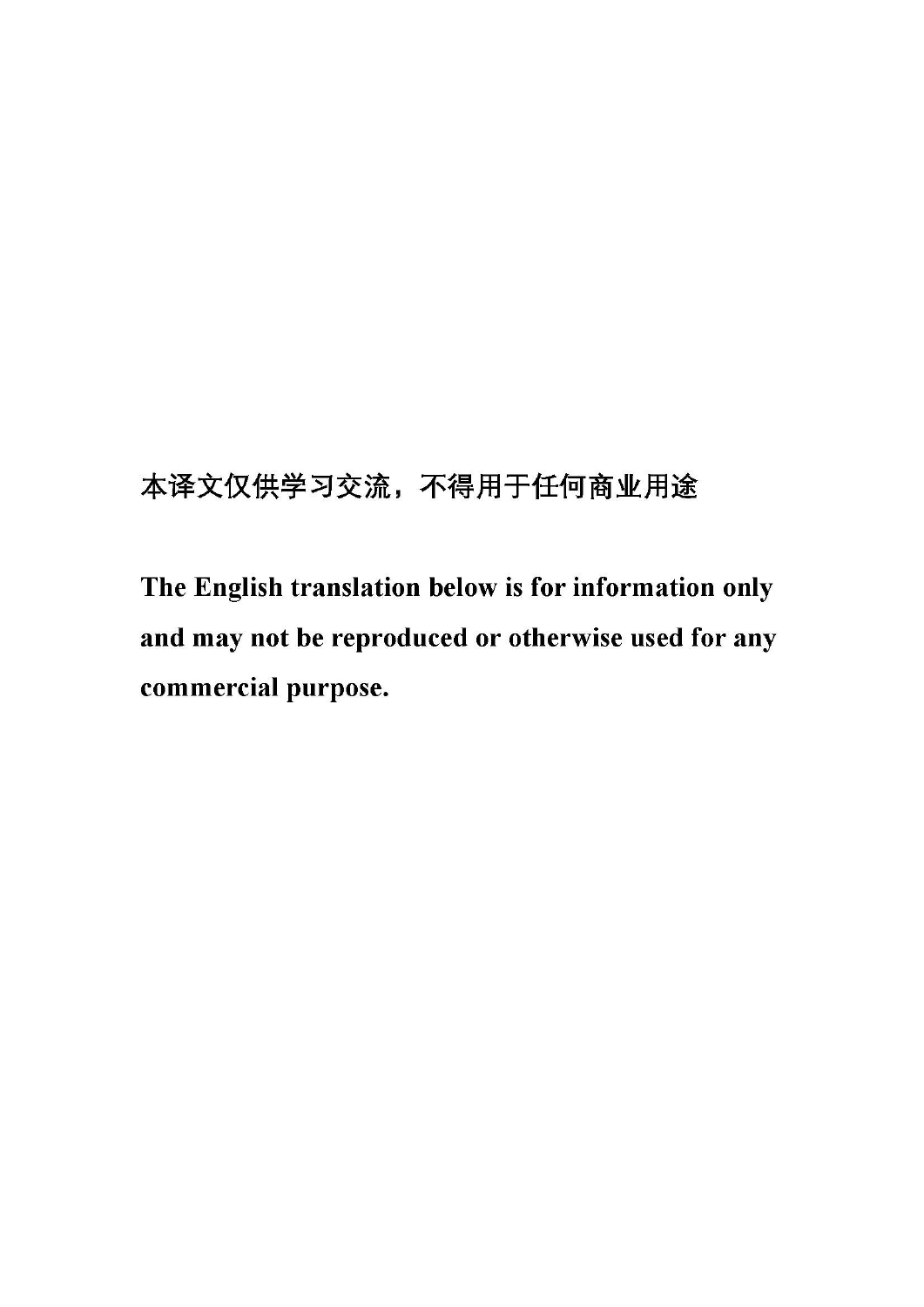#### **Decree of the State Council of the People's Republic of China**

No. 499

The Regulations for the Implementation of the Law of the People's Republic of China on Administrative Reconsideration, adopted at the 177 th Executive Meeting of the State Council on May 23, 2007, are hereby promulgated and shall be effective as of August 1, 2007.

Premier, Wen Jiabao

May 29, 2007

### **Regulations for the Implementation of the Law of the People's Republic of China on Administrative Reconsideration**

#### **Chapter I General Provisions**

**Article 1** These Regulations are formulated in accordance with the Law of the People's Republic of China on Administrative Reconsideration (hereinafter referred to as the Administrative Reconsideration Law) for the purpose of giving greater play to the role of the administrative reconsideration system in the settlement of administrative disputes, the development of a government ruled by law and the building of a harmonious socialist society.

**Article 2** Administrative reconsideration organs at all levels shall conscientiously perform their administrative reconsideration responsibilities, lead and support their respective departments responsible for legislative affairs (hereinafter referred to as administrative reconsideration departments) in dealing with administrative reconsideration affairs in accordance with law, and appoint, assign and transfer full-time personnel for administrative reconsideration in accordance with the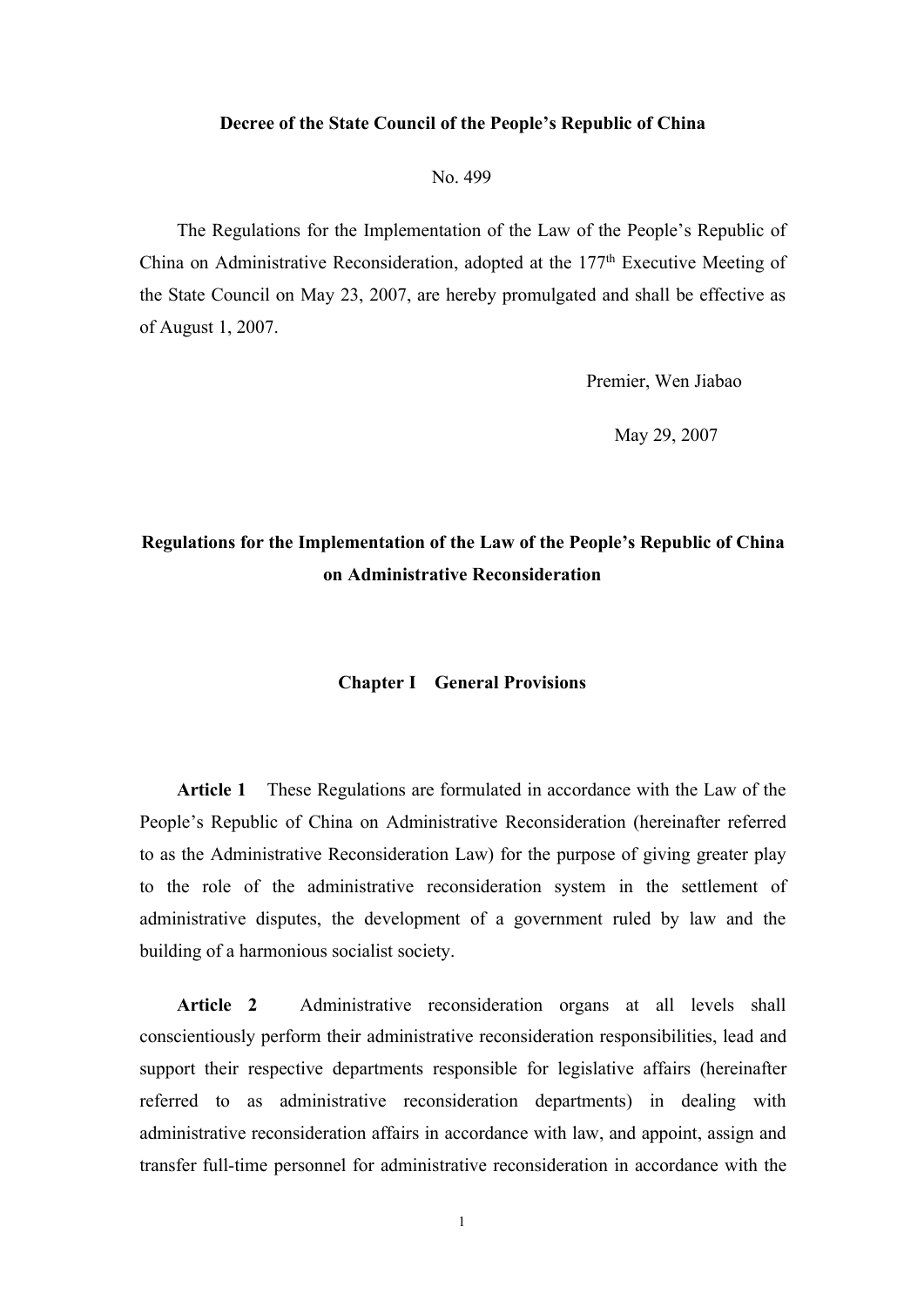relevant provisions, in order to ensure that the capacity of administrative reconsideration departments for handling cases is commensurate with their tasks.

**Article 3** In addition to the responsibilities specified in Article 3 of the Administrative Reconsideration Law, administrative reconsideration departments shall perform the following responsibilities:

(1) referring relevant applications for administrative reconsideration to other organs in accordance with the provisions of Article 18 of the Administrative Reconsideration Law;

(2) handling matters involving administrative compensation as prescribed in Article 29 of the Administrative Reconsideration Law;

(3) urging the acceptance of applications for administrative reconsideration and the execution of administrative reconsideration decisions according to their duties and the limits of their power;

(4) keeping statistics on administrative reconsideration cases and cases of responding to administrative lawsuits and maintaining records of major administrative reconsideration decisions;

(5) handling or organizing the handling of matters on responding to administrative lawsuits brought directly without administrative reconsideration; and

(6) studying problems found in the work of administrative reconsideration, promptly submitting improvement proposals to the relevant organs, and promptly reporting major problems to the administrative reconsideration organs.

**Article 4** Full-time personnel for administrative reconsideration shall exhibit proper morals and possess professional knowledge and ability that meet the requirements for performing their administrative reconsideration responsibilities, and shall possess the corresponding qualifications. The specific measures shall be formulated by the legislative affairs department of the State Council jointly with the relevant departments of the State Council.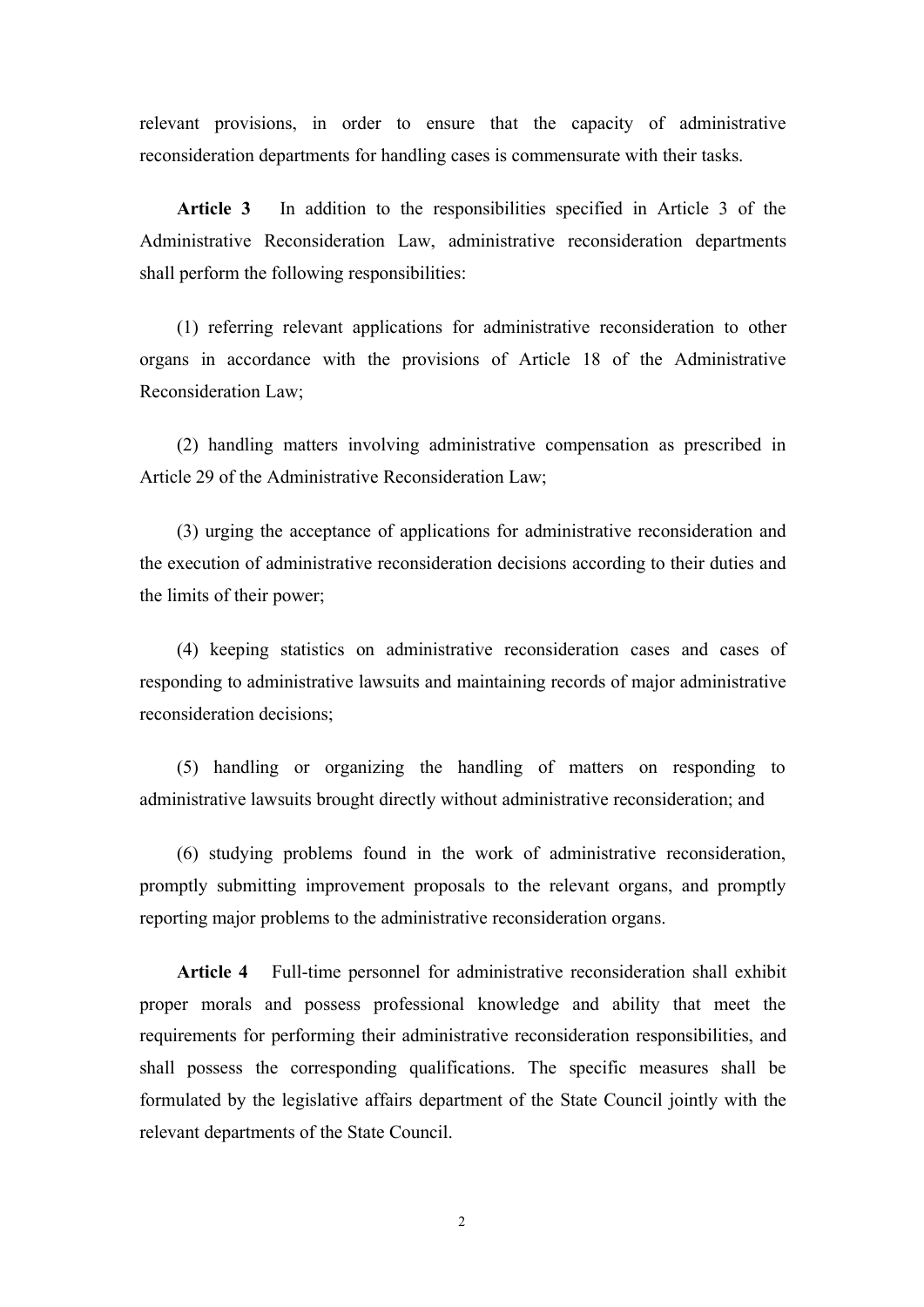#### **Chapter II** Application for Administrative Reconsideration

#### **Section 1 Applicants**

**Article 5** All citizens, legal persons and other organizations that apply for administrative reconsideration in accordance with the provisions of the Administrative Reconsideration Law and these Regulations are applicants.

**Article 6** Where a partnership enterprise applies for administrative reconsideration, the enterprise as registered shall be the applicant, and the partner that manages partnership affairs shall represent the enterprise in administrative reconsideration; where a partnership organization other than an enterprise applies for administrative reconsideration, all partners shall jointly submit the application.

Where an organization not incorporated as a legal person, other than those specified in the preceding paragraph, applies for administrative reconsideration, the principal responsible person of the organization shall represent the organization in administrative reconsideration; where there is no principal responsible person, a member jointly selected for the purpose shall represent the organization in administrative reconsideration.

Article 7 The shareholders' general meeting, shareholder representatives' meeting or board of directors of a joint-stock enterprise may apply for administrative reconsideration on behalf of the enterprise, if it considers that a specific administrative act taken by an administrative organ infringes upon the enterprise's lawful rights and interests.

**Article 8** Where there are more than five applicants in an administrative reconsideration case, one to five of them shall be selected as representatives in administrative reconsideration.

3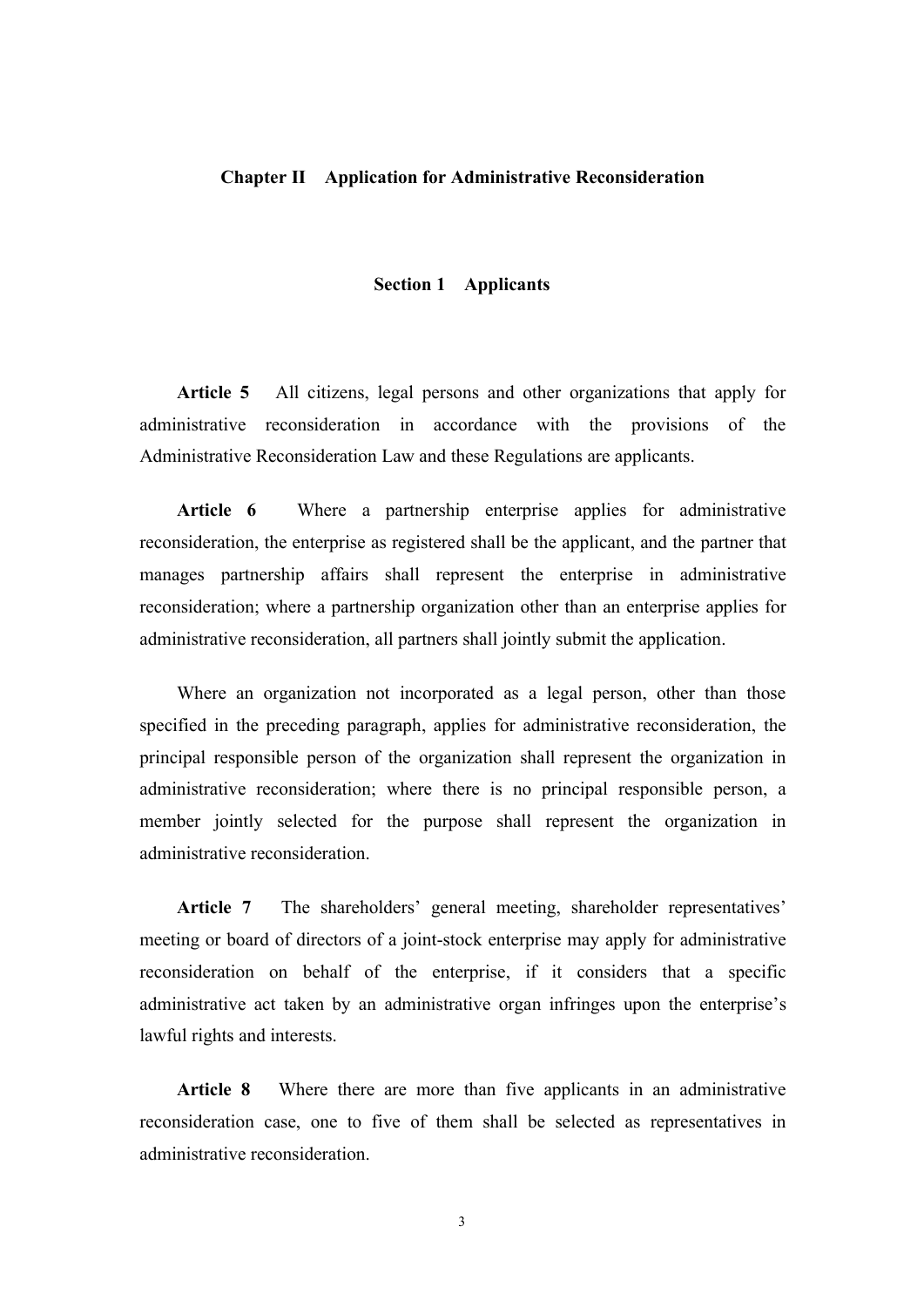Article 9 Where, during an administrative reconsideration process, the administrative reconsideration department considers that a citizen, legal person or any other organization that is notan applicant has an interest in the specific administrative act under reconsideration, it may notify the citizen, legal person or organization of the opportunity to participate in administrative reconsideration as a third party.

Where, during an administrative reconsideration process, a citizen, legal person or any other organization that is not an applicant has an interest in the specific administrative act under reconsideration, he or itmay apply to the administrative reconsideration department to participate in administrative reconsideration as a third party.<br>Failure of a third party to participate in administrative reconsideration shall not

affect the handling of the administrative reconsideration case.

**Article 10** Either an applicant or a third party may appoint one or two agents in administrative reconsideration. Where an applicant or a third party appoints his or its agent, he or it shall submit a power of attorney to the administrative reconsideration department. A power of attorney shall specify the matters entrusted to the agent, the powers conferred on the agent and the expiration date. A citizen may appoint an agent orally if it is impossible to do so in writing under special circumstances. In the case of an agent orally appointed, the administrative reconsideration department shall verify the fact and put it on record. Where an applicant or a third party revokes or changes a power of attorney, he or it shall report the revocation or change in writing to the administrative reconsideration department.

#### **Section 2 Respondents**

**Article 11** Where a citizen, legal person or any other organization disagrees with a specific administrative act taken by an administrative organ and applies for administrative reconsideration in accordance with the provisions of the Administrative Reconsideration Law and these Regulations, the administrative organ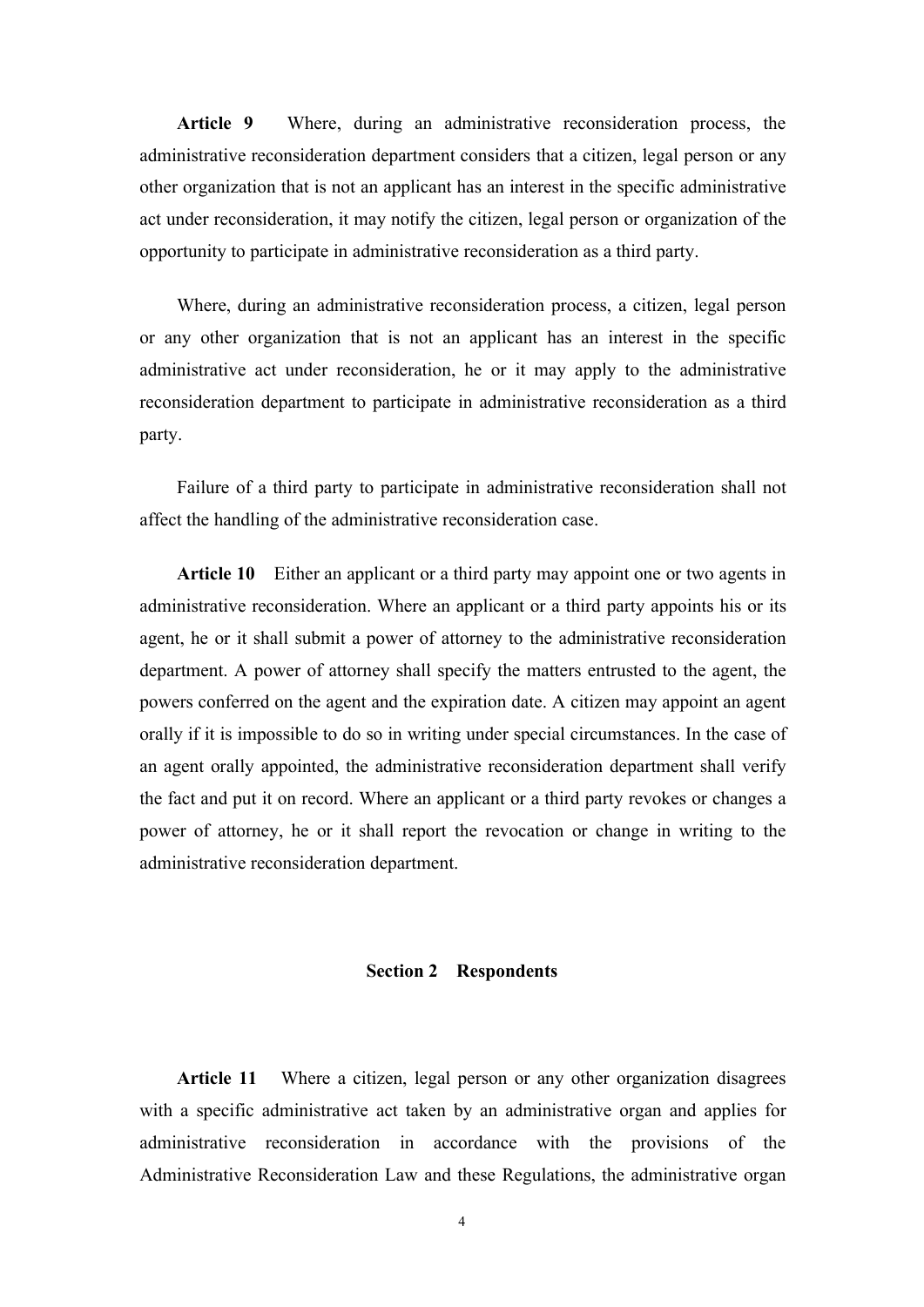that takes the specific administrative act is the respondent.

**Article 12** Where an administrative organ and an organization authorized by laws or regulations jointly take a specific administrative act, the said administrative organ and organization authorized by lawsorregulations are co-respondents.

Where an administrative organ and an organization other than those authorized by laws or regulations jointly take a specific administrative act, the said administrative organ is the respondent.

**Article 13** Where an administrative organ at a lower level takes a specific administrative act with approval of an administrative organ at a higher level, as prescribed by laws, regulations orrules, the approving organ is the respondent.

**Article 14** Where an office dispatched by an administrative organ, or an internal division or any other organization set up by an administrative organ takes a specific administrative act in its own name without authorization by laws or regulations, the said administrative organ is the respondent.

#### **Section 3 Time Limits for Application for Administrative Reconsideration**

**Article 15** The time limit for an application for administrative reconsideration specified in the first paragraph of Article 9 of the Administrative Reconsideration Law shall be determined as follows:

(1) where a specific administrative act is taken on the spot, the time limit begins on the date such specific administrative act is taken;

(2) where the legal document prescribing a specific administrative act is served in person, the time limit begins on the date the recipient signs for receipt of the document;

(3) where the legal document prescribing a specific administrative act is served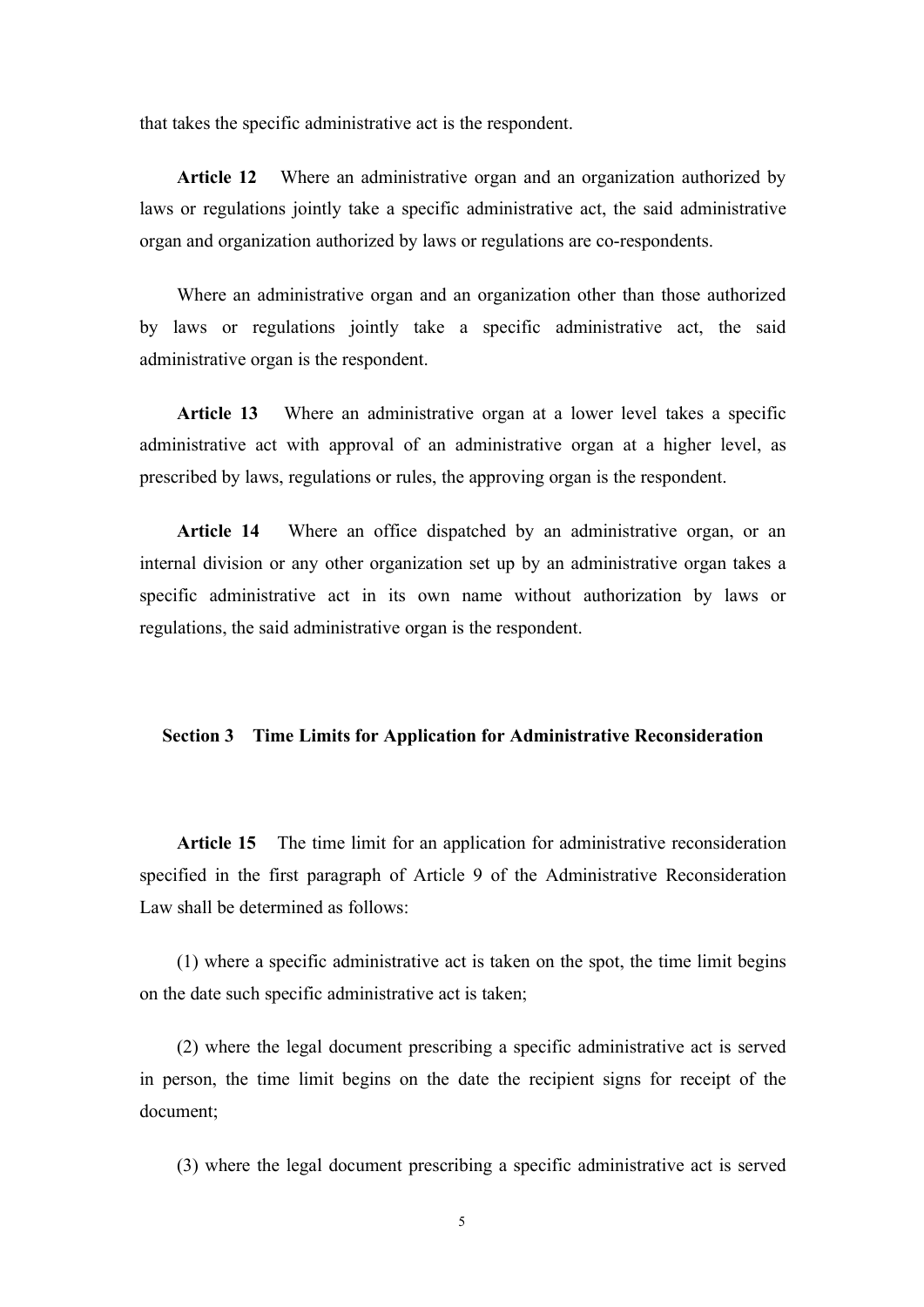by mail, the time limit begins on the date the recipient signs the receipt of the mail; if there is no receipt for the mail, the time limit begins on the date the recipient signs the receipt for service of the document;

(4) where a specific administrative act is notified to the recipient in accordance with law through a public announcement, the time limit begins on the date the duration specified in the public announcement expires;

(5) where an administrative organ takes a specific administrative act but fails to notify the citizen, legal person or other organization and issues a later notice, the time limit begins on the date the said citizen, legal person or other organization receives the later notice of the administrative organ; and

(6) where the respondent can prove that the citizen, legal person or other organization is aware of the specific administrative act, the time limit begins on the date he or it becomes aware of the specific administrative act as shown by evidence.

Where an administrative organ takes a specific administrative act but fails to serve a legal document on the relevant citizen, legal person or other organization as required by law, the said citizen, legal person or other organization shall be considered as being unaware of the specific administrative act.

**Article 16** Where a citizen, legal person or any other organization applies to an administrative organ for the performance of its statutory duties in accordance with the provisions of subparagraph (8), (9) or (10) of Article 6 of the Administrative Reconsideration Law, but the said administrative organ fails to do so, the time limit for an application for administrative reconsideration shall be determined as follows:

(1) where a period is specified for the performance of such duties, the time limit begins on the date the period for the performance expires; or

(2) where no period is specified for the performance of such duties, the time limit begins on the date following the  $60<sup>th</sup>$  day after the administrative organ receives the application for performance.

Where, in an emergency, a citizen, legal person or any other organization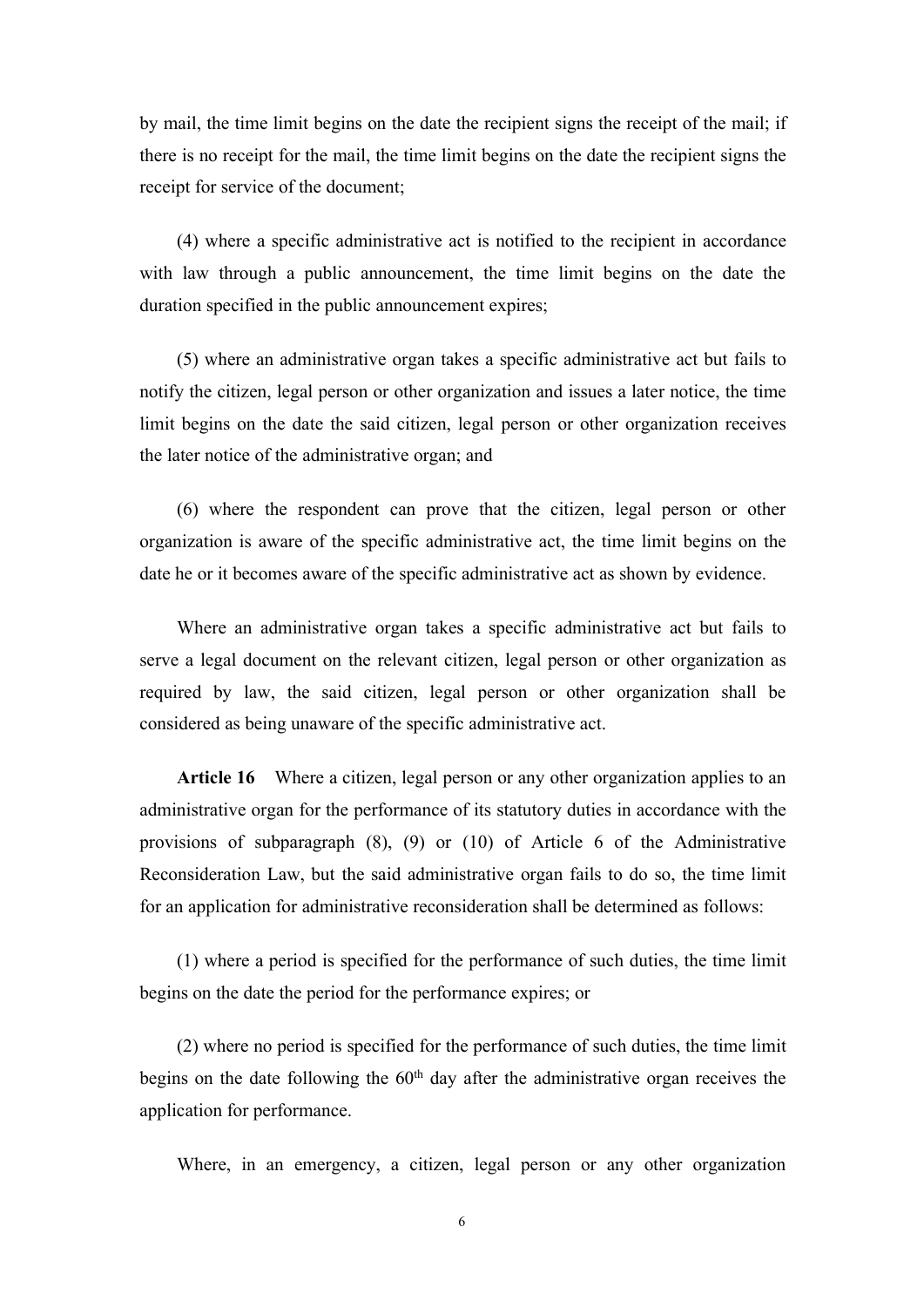requests that an administrative organ perform its statutory duties of protecting the right of the person or the property right, but the administrative organ fails to do so, the time limit for an application for administrative reconsideration is not subject to the provisions of the preceding paragraph.

**Article 17** Where a specific administrative act taken by an administrative organ might adversely affect the rights or obligations of a citizen, legal person or any other organization, the administrative organ shall notify him or it of his or its right to apply for administrative reconsideration, the administrative reconsideration organ and the time limit for application for administrative reconsideration.

#### **Section 4 Submission of Applications for Administrative Reconsideration**

**Article 18** An applicant that applies in writing for administrative reconsideration may submit an application for administrative reconsideration in person, by mail or by fax.

An administrative reconsideration department may accept applications for administrative reconsideration submitted by e-mail where conditions permit.

**Article 19** An applicant that applies in writing for administrative reconsideration shall clearly state the following items in his or its application:

(1) basic information on the applicant, including the name, sex, age, identity card number, employer, domicile and postal code in the case of a citizen; or the name, domicile, postal code, and the name and title of the legal representative or principal responsible person in the case of a legal person or any other organization;

(2) the name of the respondent;

(3) the claims for administrative reconsideration, and the main facts and grounds in support of the application for administrative reconsideration;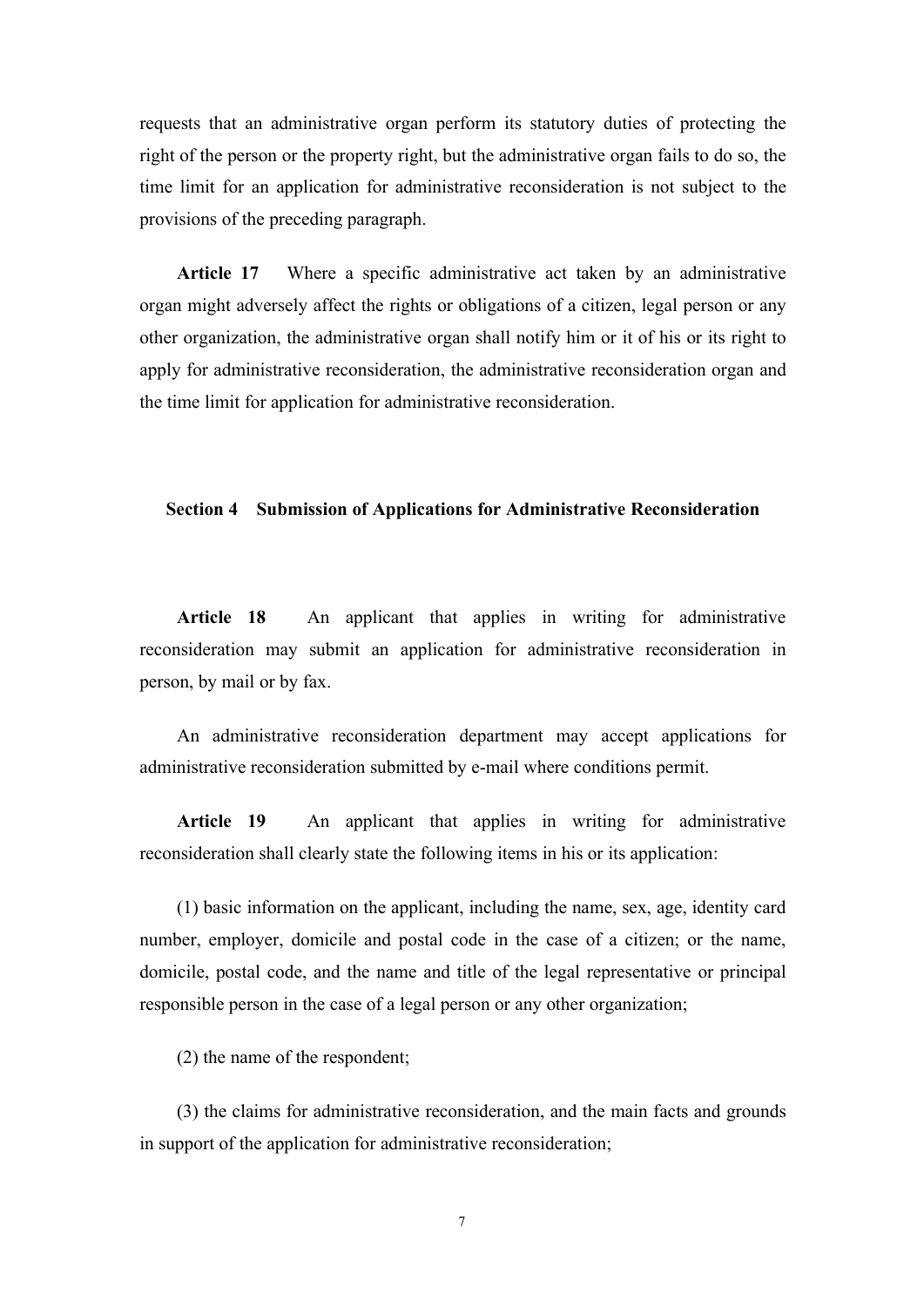(4) the signature or seal of the applicant; and

(5) the date the application for administrative reconsideration is submitted.

**Article 20** Where an applicant applies orally for administrative reconsideration, the administrative reconsideration department shall, according to the items prescribed in Article 19 of these Regulations, transcribe the application for administrative reconsideration on the spot, allow the applicant to check the transcript or read it to the applicant, and the transcript shall be signed by the applicant for confirmation.

**Article 21** An applicant shall provide probative materials under one of the following circumstances:

(1) materials proving that the applicant has previously requested that the respondent perform its statutory duties and the respondent fails to do so, where the applicant considers that the respondent fails to perform its statutory duties;

(2) materials proving that the applicant incurs damage as a result of a specific administrative act, where the applicant requests administrative compensation along with an application for administrative reconsideration; or

(3) other circumstances where the applicant provides probative materials as required by laws or regulations.

**Article 22** Where an applicant for administrative reconsideration names a wrong party as the respondent, the administrative reconsideration department shall notify the applicant that a change of the respondent is required.

**Article 23** Where an applicant disagrees with a specific administrative act taken jointly by two or more departments of the State Council, he or it may, in accordance with the provisions of Article 14 of the Administrative Reconsideration Law, apply to any of such departments for administrative reconsideration, and all such departments that take the specific administrative act shall jointly make a decision after administrative reconsideration.

**Article 24** Where an applicant disagrees with a specific administrative act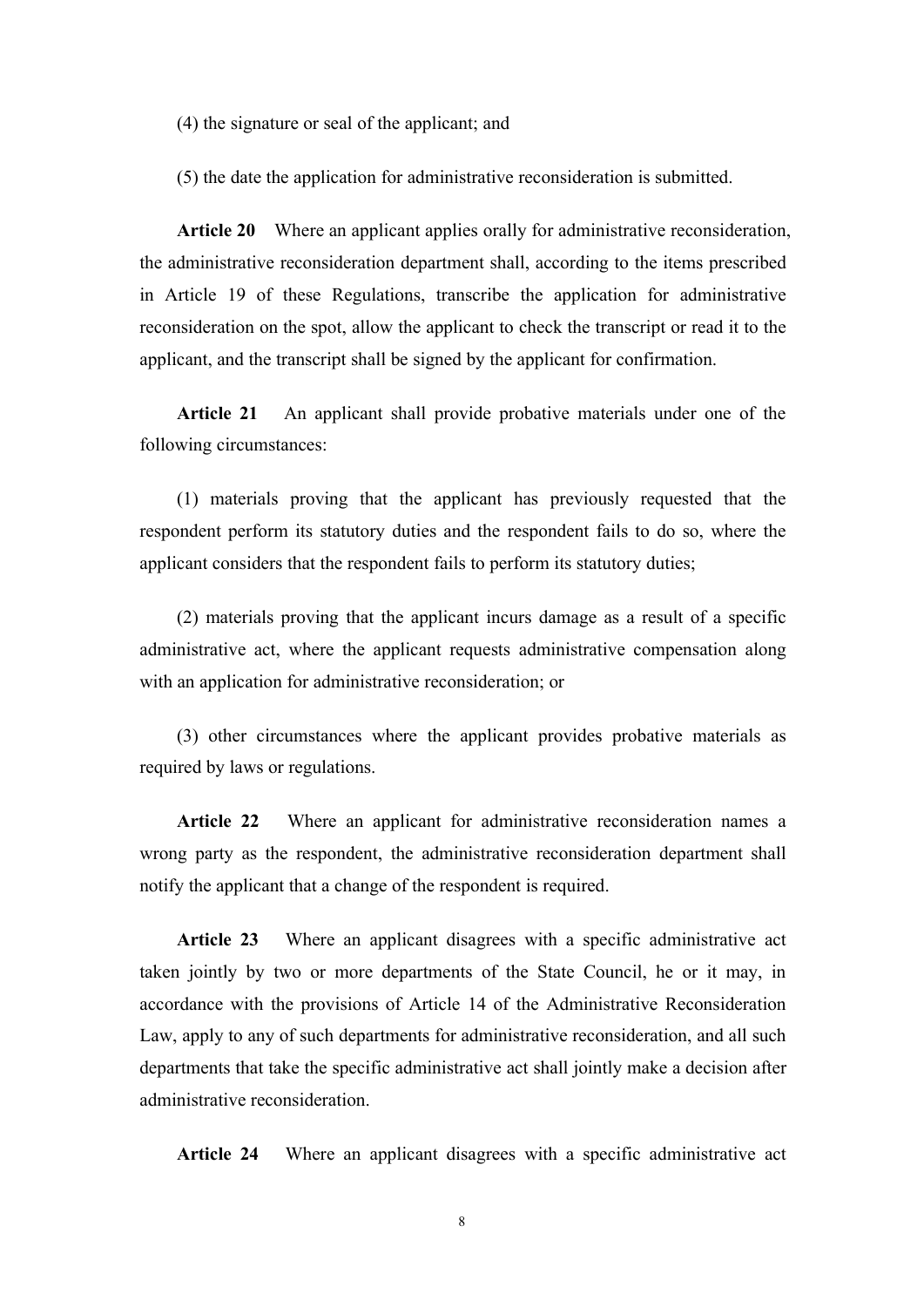taken by a department that, with approval by the State Council, is under vertical leadership at or below the provincial level, he or it may apply for administrative reconsideration either to the local people's government at the level of the department or to the competent department at the next higher level; if a province, autonomous region or municipality directly under the Central Government provides otherwise, the said provisions shall prevail.

**Article 25** Where an applicant applies for administrative reconsideration in accordance with the provisions of the second paragraph of Article 30 of the Administrative Reconsideration Law, he or it shall submit his or its application to the people's government of the province, autonomous region or municipality directly under the Central Government.

Article 26 Where an applicant considers that the provisions on which a specific administrative act is based are illegal, he or it may, in accordance with the provisions of Article 7 of the Administrative Reconsideration Law, apply for the examination of such provisions when applying for administrative reconsideration of the specific administrative act; if the applicant is unaware of the provisions on which the specific administrative act is based when applying for administrative reconsideration of the said act, he or it may apply for the examination of such provisions to the administrative reconsideration organ before the organ makes a decision after administrative reconsideration.

#### **Chapter III Acceptance of Applications for Administrative Reconsideration**

**Article 27** Where a citizen, legal person or any other organization considers that a specific administrative act taken by an administrative organ infringes upon his or its lawful rights and interests and applies for administrative reconsideration of the said act, the administrative reconsideration organ must accept the application, unless the application does not meet the requirements specified by the Administrative Reconsideration Law or these Regulations.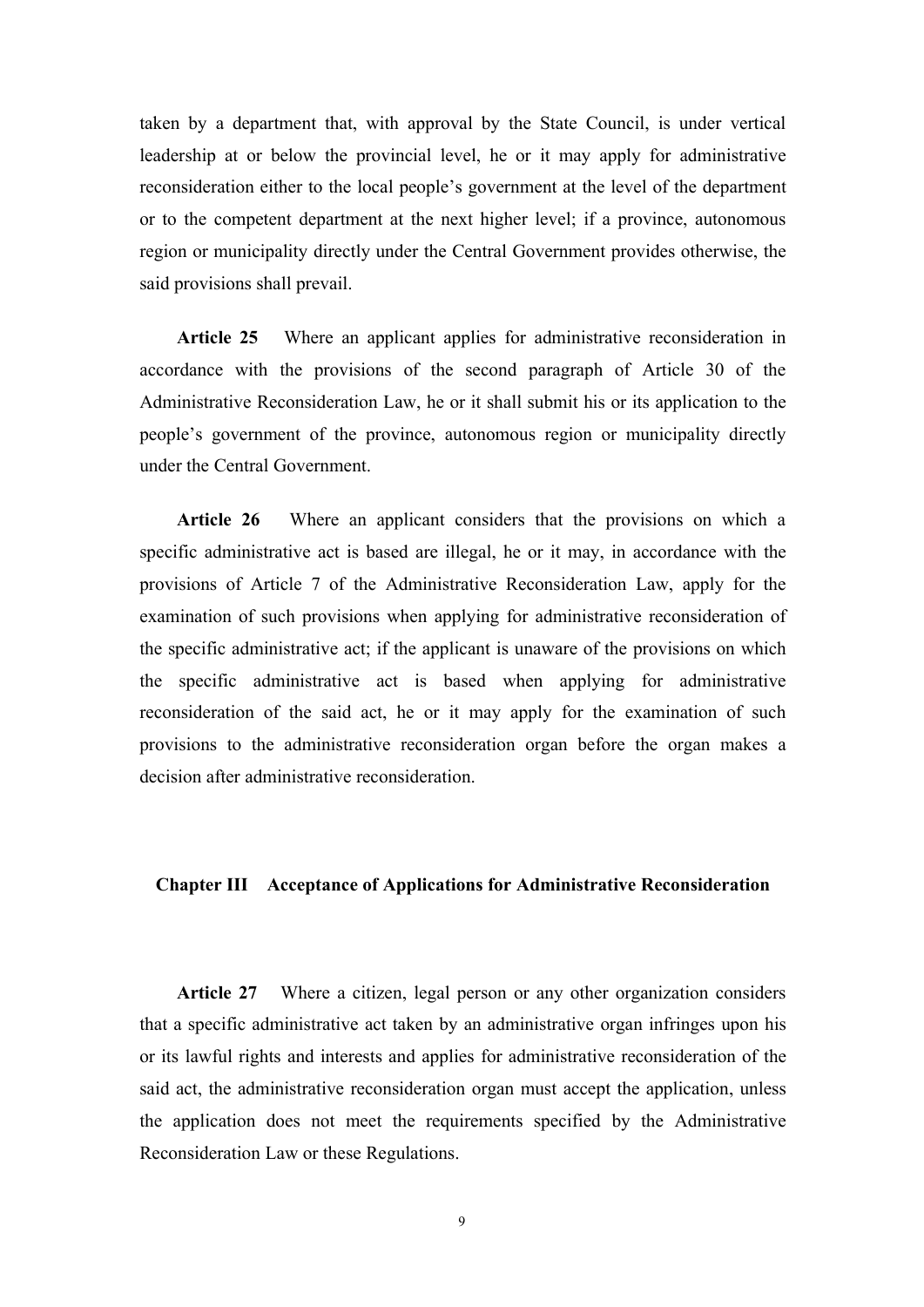**Article 28** An application for administrative reconsideration shall be accepted if it meets the following requirements:

(1) there is a definite applicant and a respondent that conforms to the provisions;

(2) the applicant has an interest in the specific administrative act;

(3) there are specific claims and grounds for administrative reconsideration;

(4) the application is submitted within the statutory time limit;

(5) the application falls within the scope of administrative reconsideration as prescribed by the Administrative Reconsideration Law;

(6) the decision on the application for administrative reconsideration falls within the responsibilities of the administrative reconsideration department receiving the application; and

(7) no other administrative reconsideration organ has accepted the same application for administrative reconsideration, and no people's court has entertained an administrative lawsuit brought by the same party based on the same facts.

**Article 29** Where an application for administrative reconsideration is incomplete or ambiguous, the administrative reconsideration department may, within five days from the date of receipt of the application, notify the applicant in writing that he or it is required to supplement or correct the application. The notification requiring supplementation or correction shall indicate the matters required to be supplemented or corrected and a reasonable time limit for such supplementation or correction. If the applicant fails to supplement or correct the application within the specified time limit without justification, the applicant shall be considered as having abandoned the application for administrative reconsideration. The time for supplementation or correction of an application shall not be included in the time for administrative reconsideration.

**Article 30** Where an applicant applies for administrative reconsideration of one and the same issue to two or more competent administrative organs, the organ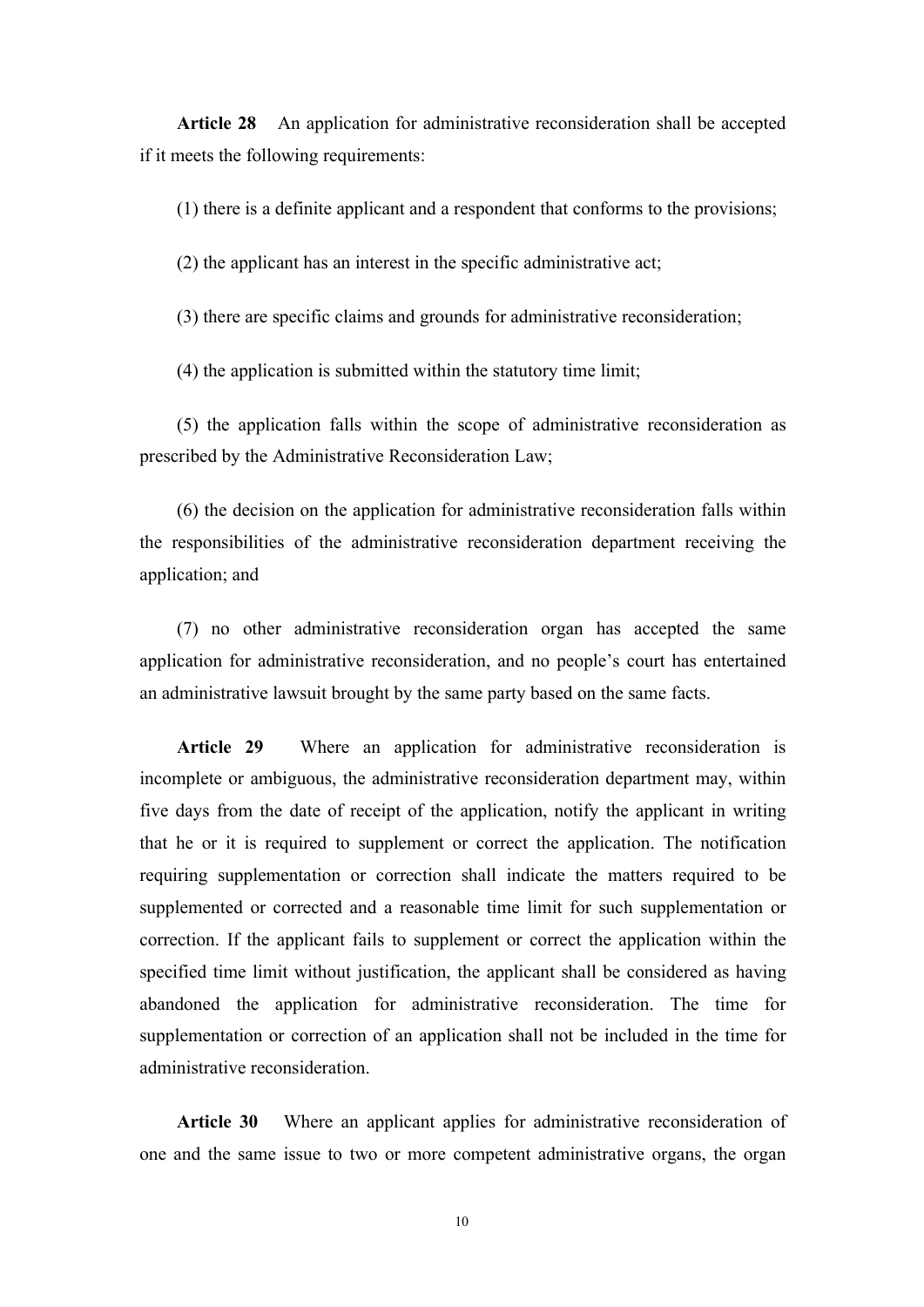that first receives the application shall entertain the application; if the administrative organs receive the application at the same time, they shall determine through consultation within ten days the organ that entertains the application; if consultation fails, the administrative organ immediately superior to all of those organs shall designate within ten days the organ that entertains the application. The time for determining through consultation or designating the organ that entertains an application shall not be included in the time for administrative reconsideration.

**Article 31** Where, in accordance with the provisions of Article 20 of the Administrative Reconsideration Law, an administrative organ at a higher level considers that it is unfounded for an administrative reconsideration organ to refuse to accept an application for administrative reconsideration, it may first urge the administrative reconsideration organ to accept the application or, if the administrative reconsideration organ still refuses to accept the application after being thus urged, shall order it to accept the application within a specified time limit or may accept the application itself if necessary; if it considers that the application for administrative reconsideration does not meet the statutory requirements for being accepted, it shall notify the applicant of that reason.

#### **Chapter IV Decisions Made after Administration Reconsideration**

**Article 32** When an administrative reconsideration department handles an administrative reconsideration case, there shall be two or more administrative reconsideration personnel assigned to the work.

**Article 33** An administrative reconsideration department may conduct an on-the-spot investigation to verify evidence if it considers necessary; hearings may be held to handle a major or complicated case if the applicant so requests or the administrative reconsideration department considers necessary.

**Article 34** When conducting investigations among and collecting evidence from the relevant organizations or persons, administrative reconsideration personnel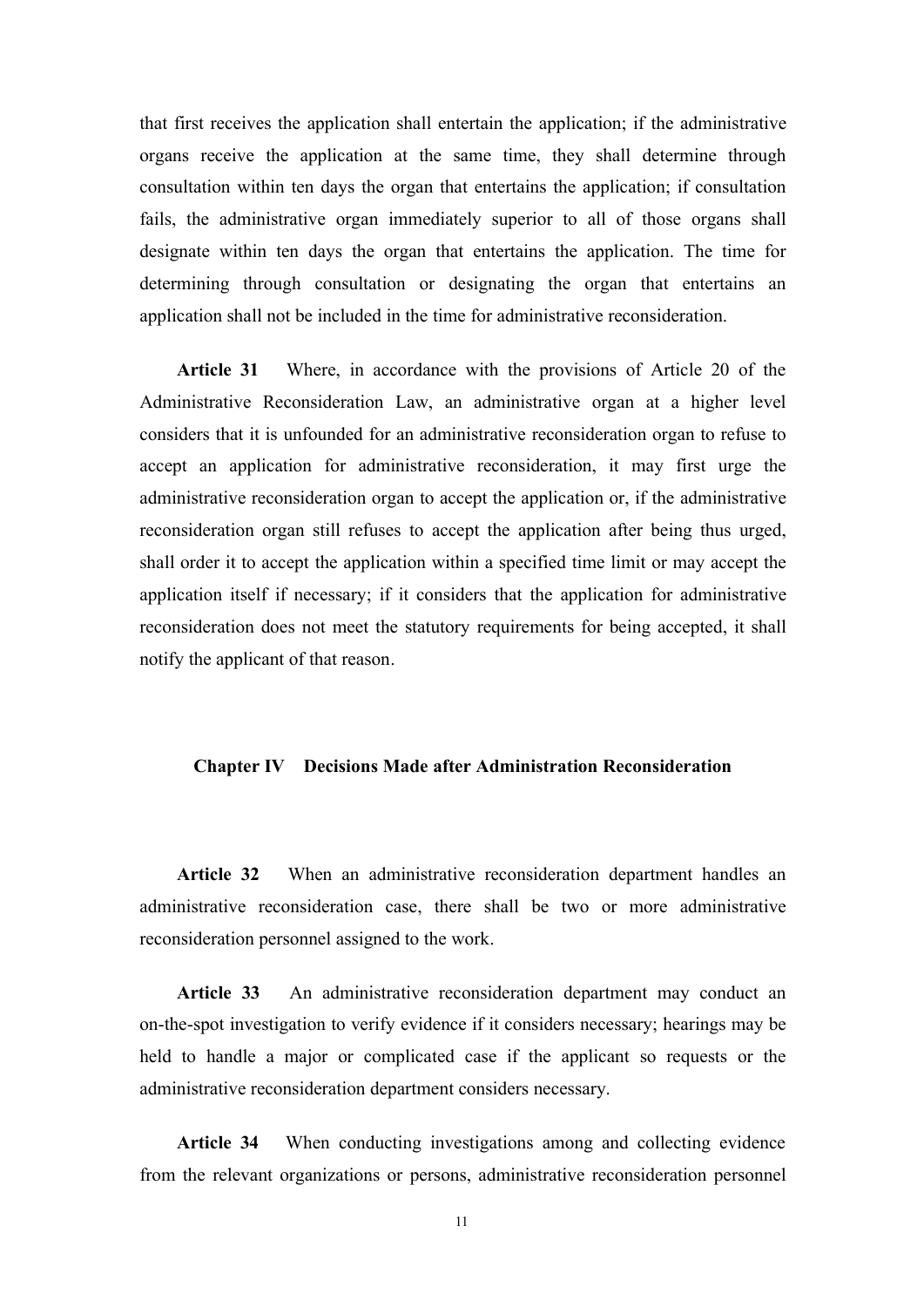may consult, reproduce or collect the relevant documents and materials, and make inquires of the persons concerned.

There shall be at least two administrative reconsideration personnel present when conducting investigations and collecting evidence, and they shall show their credentials to the parties or persons concerned. The units and persons under investigation shall cooperate with administrative reconsideration personnel and may not refuse or obstruct the investigation.

Where an on-the-spot inspection is required, the time for such inspection shall not be included in the time for administrative reconsideration.

**Article 35** An administrative reconsideration organ shall provide the necessary conditions for applicants and third parties to consult relevant information.

**Article 36** For cases in which applicants apply for administrative reconsideration at the same level in accordance with the provisions of Article 14 of the Administrative Reconsideration Law, the departments or authorities that handle affairs relating to the specific administrative acts shallgive written replies and provide the evidence and basis on which the said specific administrative acts are taken, and other relevant materials.

**Article 37** Where a specialized matter is involved and needs to be evaluated during an administrative reconsideration process, the party may entrust the evaluation to an evaluation institution on his or its own or apply to the administrative reconsideration department for appointing an evaluation institution for the evaluation. The expenses for the evaluation shall be borne by the party. The time for evaluation shall not be included in the time for administrative reconsideration.

**Article 38** Where an applicant voluntarily withdraws his or its application for administrative reconsideration before an administrative reconsideration decision is made, he or it may do so with approval of the administrative reconsideration department.

An applicant that has withdrawn his or its application for administrative reconsideration shall not apply again for administrative reconsideration based on the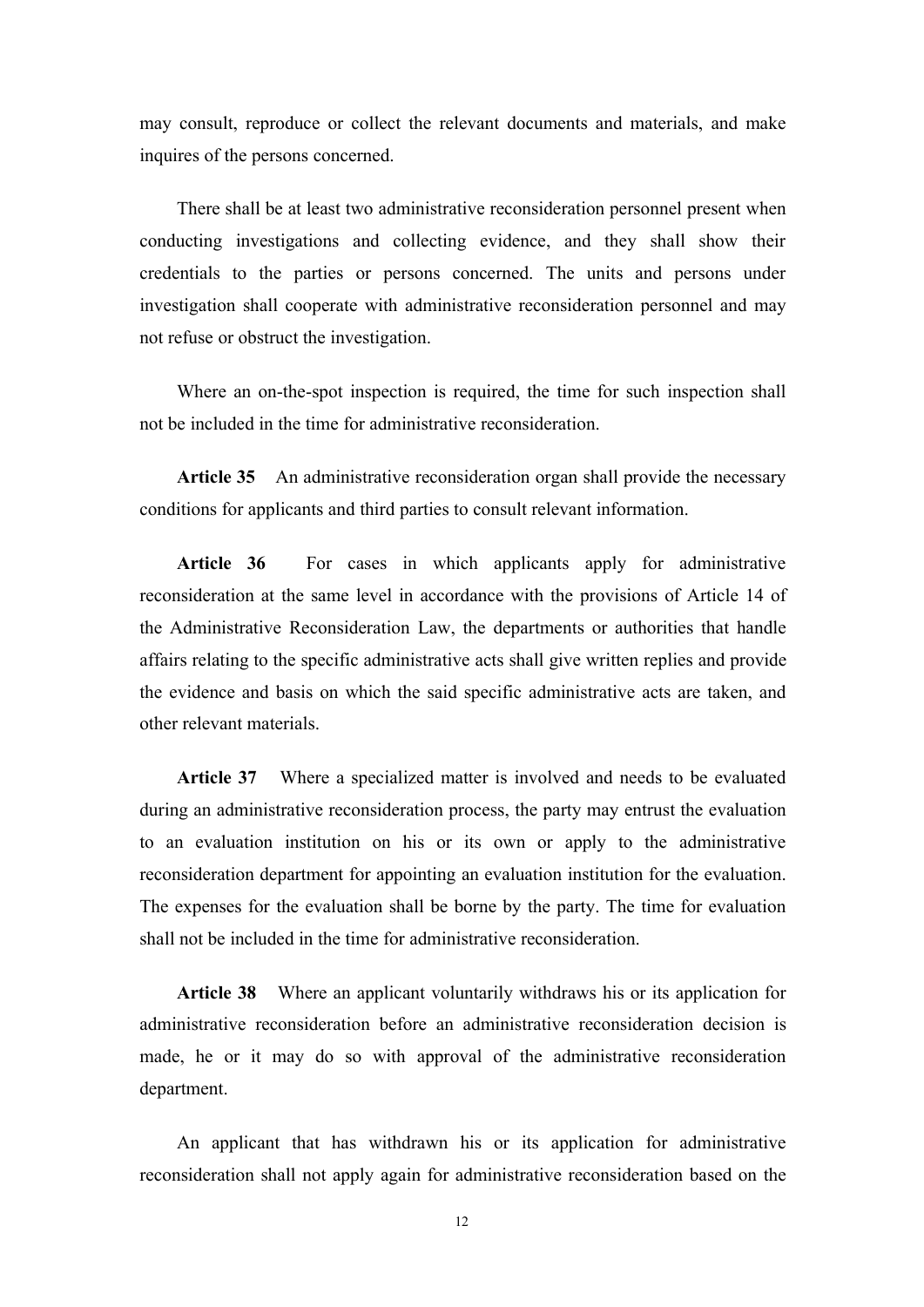same facts and grounds, unless the applicant can prove that the withdrawal of his or its application is against his or its true intention.

**Article 39** Change of a specific administrative act by the respondent during an administrative reconsideration process shall not prevent the handling of the administrative reconsideration case, unless the applicant withdraws his or its application for administrative reconsideration in accordance with law.

**Article 40** Where a citizen, legal person or any other organization disagrees with a specific administrative act taken by an administrative organ at its discretion as prescribed by laws or regulations and applies for administrative reconsideration, and if the applicant and respondent reach a settlement on their own before an administrative reconsideration decision is made, they shall submit a written settlement agreement to the administrative reconsideration department; provided that the agreement does not jeopardize public interests and the lawful rights and interests of another person, the administrative reconsideration department shall allow the agreement.

**Article 41** An administrative reconsideration process shall be suspended if the handling of the administrative reconsideration case is affected in one of the following circumstances:

(1) the applicant that is a natural person dies and none of his close relatives has decided whether or not to participate in administrative reconsideration;

(2) the applicant that is a natural person loses his capacity to participate in administrative reconsideration and his legal agent has not been appointed yet to represent him in administrative reconsideration;

(3) the applicant that is a legal person or any other organization dissolves and the successor to its rights and obligations has not been determined yet;

(4) the whereabouts of the applicant that is a natural person are unknown or he has been declared as missing;

(5) the applicant or respondent is unable to participate in administrative

13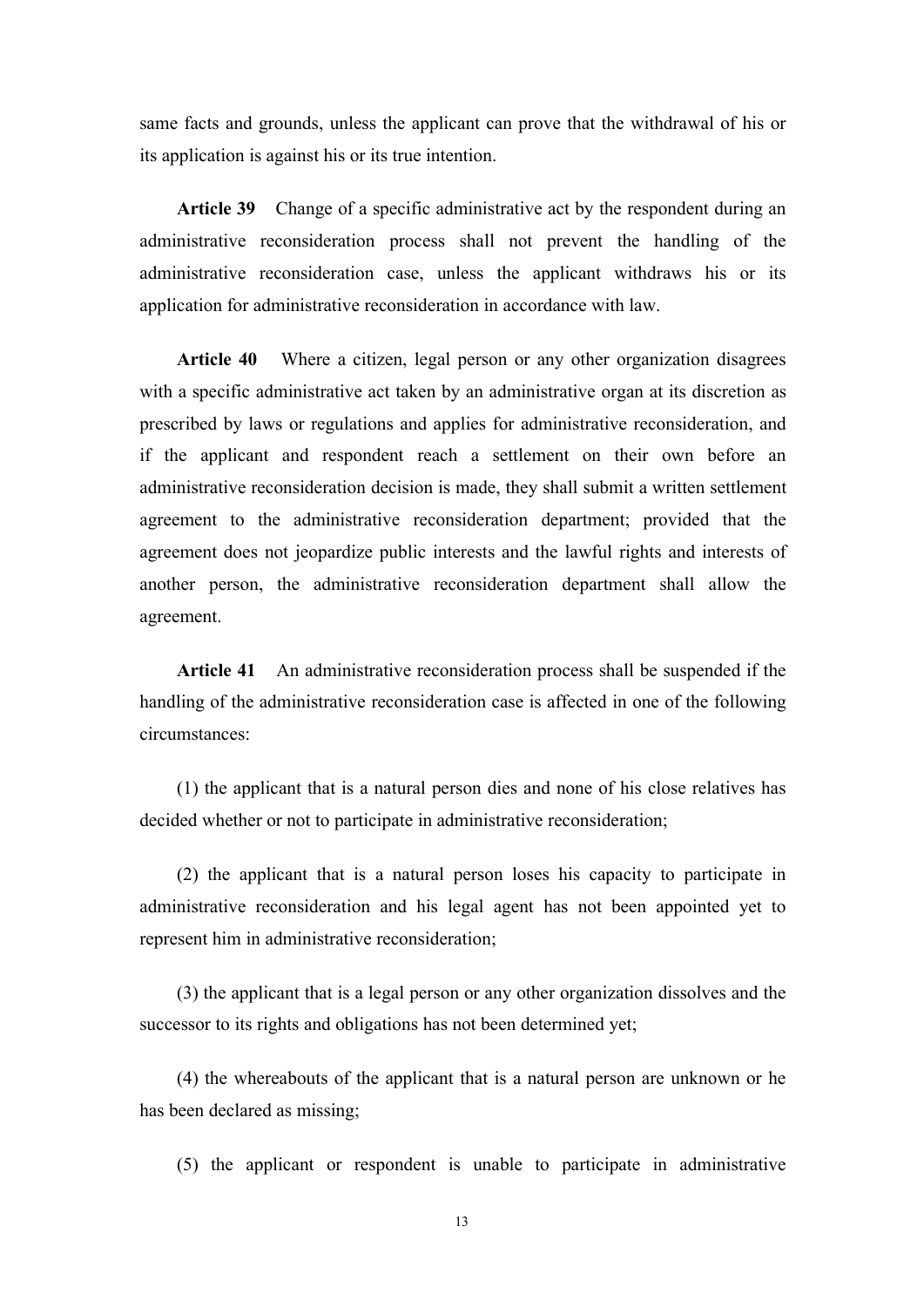reconsideration due to *force majeure*;

(6) the issue concerning the application of law to the case needs to be interpreted or confirmed by the competent authorities;

(7) the decision in the case depends on a decision of another case that is still pending; or

(8) other circumstances that warrant the suspension of administrative reconsideration.

An administrative reconsideration process shall be resumed promptly after the causes of the suspension of administrative reconsideration have been eliminated.<br>An administrative reconsideration department shall notify the parties concerned

of the suspension or resumption of the administrative reconsideration process.

**Article 42** An administrative reconsideration process shall be terminated in one of the following circumstances:

(1) the applicant requests the withdrawal of his or its application for administrative reconsideration and the administrative reconsideration department approves the request;

(2) the applicant that is a natural person dies without a close relative or his close relatives waive the right to administrative reconsideration;

(3) the applicant that is a legal person or any other organization dissolves and the successor to its rights and obligations waives the right to administrative reconsideration;

(4) the applicant and respondent have reached a settlement allowed by the administrative reconsideration department, in accordance with the provisions of Article 40 of these Regulations; or

(5) after the applicant disagrees with the imposition of administrative detention on him or the compulsory administrative measure restricting his freedom of the

14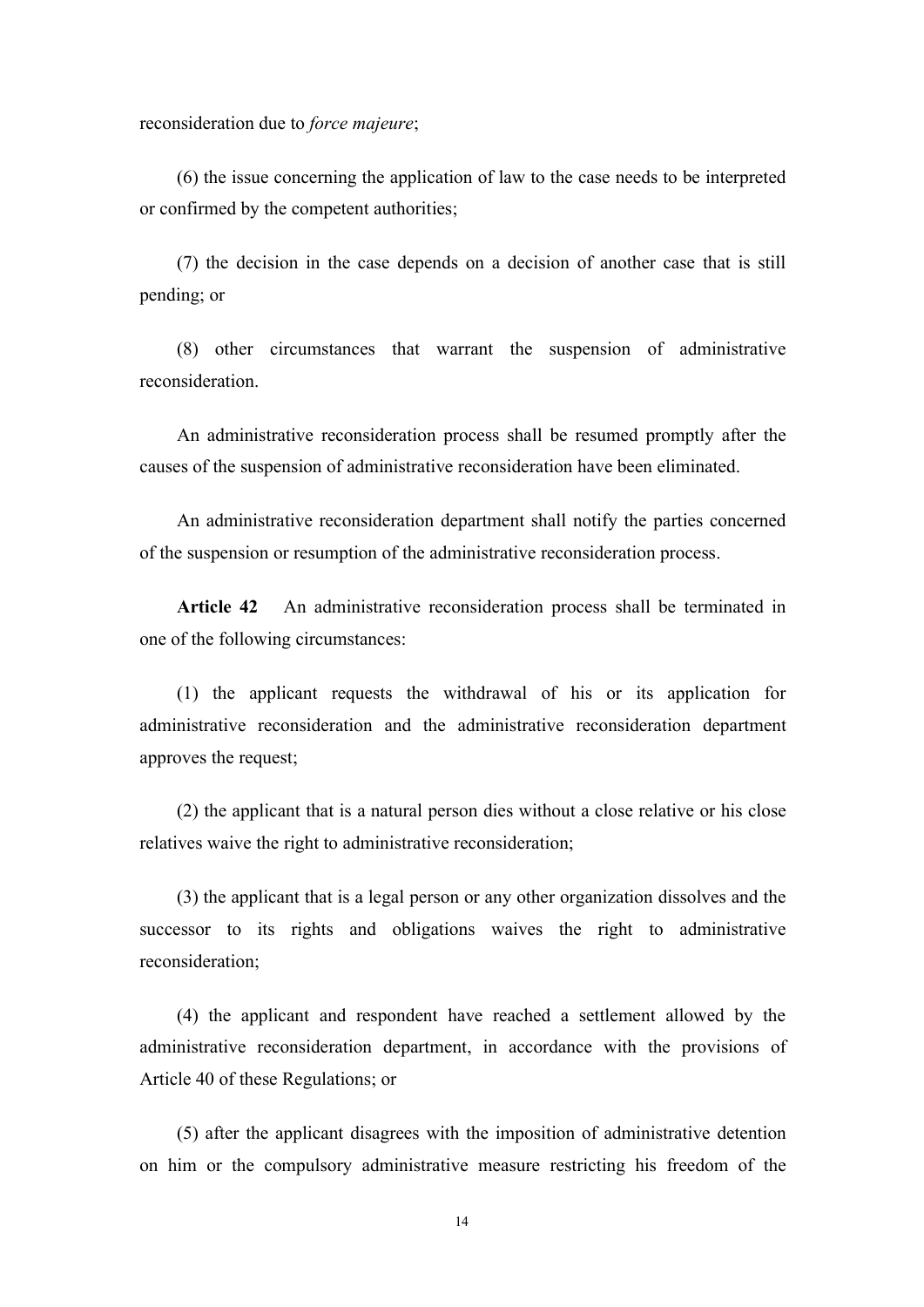person and applies for administrative reconsideration, the imposition of administrative detention or the compulsory administrative measure ischanged to the imposition of criminal detention for the same illegal act that the applicant commits and has been suspected of being a crime.

Where an administrative reconsideration process is suspended in accordance with the provisions of subparagraph  $(1)$ ,  $(2)$  or  $(3)$  of the first paragraph of Article 41 of these Regulations, and if the causes of the suspension have not been eliminated within 60 days, the administrative reconsideration process shall be terminated.

**Article 43** Where, as prescribed in subparagraph (1) of the first paragraph of Article 28 of the Administrative Reconsideration Law, a specific administrative act is based on clearly established facts, conclusive evidence, correct legal reasoning, due process, and appropriateness of content, the administrative reconsideration organ shall make a decision to affirm the act.

**Article 44** Where, as prescribed in subparagraph (2) of the first paragraph of Article 28 of the Administrative Reconsideration Law, the respondent fails to perform its statutory duties, the administrative reconsideration organ shall make a decision for it to perform its statutory duties within a specified time limit.

**Article 45** Where a specific administrative act is found in one of the circumstances prescribed in subparagraph (3) of the first paragraph of Article 28 of the Administrative Reconsideration Law, the administrative reconsideration organ shall make a decision to annul, change or declare illegal the act; if the said organ makes a decision to annul or declare illegal the act, it may order the respondent to take another specific administrative act within a specified time limit.

**Article 46** Where the respondent fails to give a written reply or provide the evidence and basis on which it takes a specific administrative act, or other relevant materials in accordance with the provisions of Article 23 of the Administrative Reconsideration Law, the specific administrative act shall be considered as having no evidence or basis, and the administrative reconsideration organ shall make a decision to annul the act.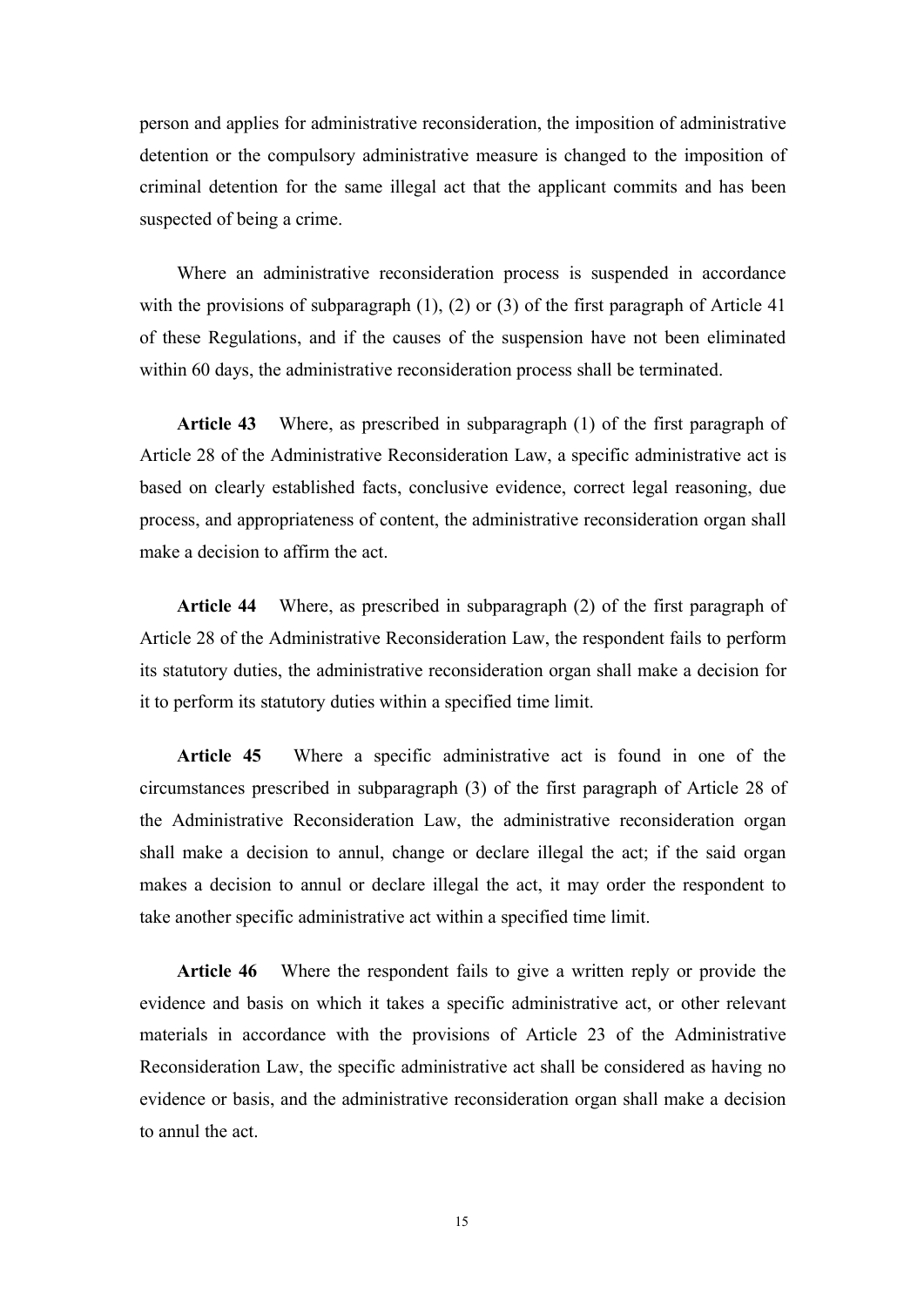**Article 47** Where a specific administrative act is found in one of the following circumstances, the administrative reconsideration organ may make a decision to change the act:

(1) the facts are clearly established, the evidence is conclusive and due process is carried out, but the act is obviously inappropriate or the legal basis is used incorrectly; or

(2) the facts are not clearly established and the evidence is inadequate, but after the hearing by the administrative reconsideration organ, the facts are clearly ascertained and the evidence is conclusive.

**Article 48** An administrative reconsideration organ shall make a decision to reject an application for administrative reconsideration in one of the following circumstances:

(1) the applicant applies for administrative reconsideration when he or it considers that an administrative organ fails to perform its statutory duties, but the administrative reconsideration organ finds upon acceptance of the application, that the administrative organ has no such statutory duties, or that it has performed such statutory duties before the application is accepted; or

(2) upon acceptance of the application for administrative reconsideration, it is found that the application fails to meet the requirements for being accepted as prescribed in the Administrative Reconsideration Law and these Regulations.

If an administrative organ at a higher level considers that it is unfounded for an administrative reconsideration organ to reject an application for administrative reconsideration, it shall order the administrative reconsideration organ to resume the administrative reconsideration process.

**Article 49** Where an administrative reconsideration organ orders the respondent to take another specific administrative act in accordance with the provisions of Article 28 of the Administrative Reconsideration Law, the respondent shall do so within the time limit specified by laws, regulations or rules; in the absence of a time limit so specified, the time limit for taking another specific administrative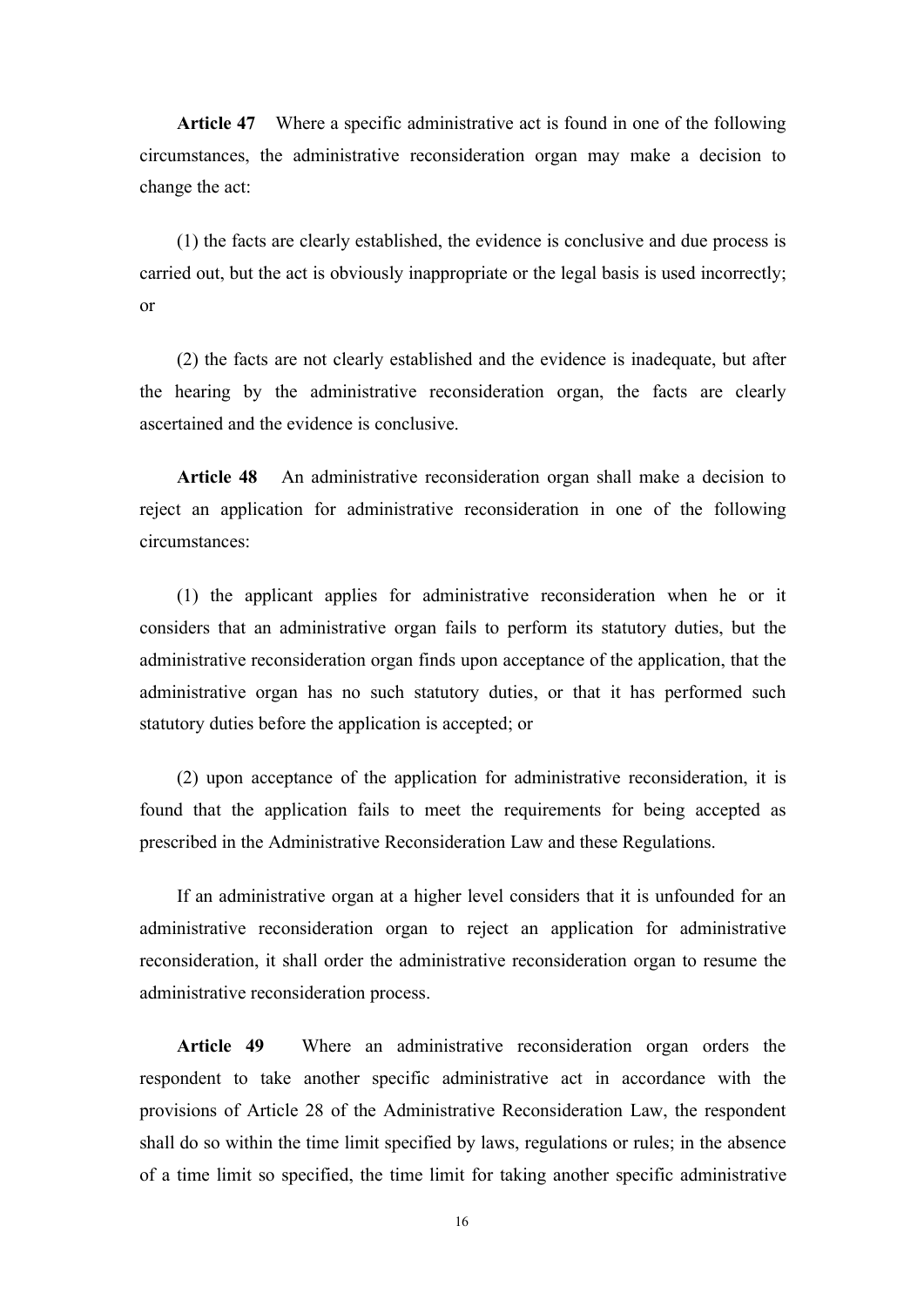act shall be 60 days.

A citizen, legal person or any other organization that disagrees with another specific administrative act taken by the respondent may apply for administrative reconsideration or bring an administrative lawsuit in accordance with law.

**Article 50** An administrative reconsideration organ may conduct mediation on the principle of voluntariness and legality in one of the following circumstances:

(1) a citizen, legal person or any other organization disagrees with a specific administrative act taken by an administrative organ at its discretion as prescribed by laws or regulations and applies for administrative reconsideration; or

(2) a dispute arises between the parties over administrative compensation or remedy.

Where the parties reach an agreement through mediation, the administrative reconsideration organ shall prepare a written administrative reconsideration mediation statement, which shall specify the claims, facts and grounds for administrative reconsideration and mediation results and to which the administrative reconsideration organ shall affix its seal. An administrative reconsideration mediation statement shall become legally binding once it is signed by both parties.

If no agreement is reached through mediation or if one of the parties retracts his or its agreement before the mediation statement becomes legally binding, the administrative reconsideration organ shall make an administrative reconsideration decision in a timely manner.

**Article 51** With regard to the claims in an application for administrative reconsideration, the administrative reconsideration organ may not make an administrative reconsideration decision more unfavorable to the applicant.

**Article 52** Where a third party neither brings a lawsuit nor carries out an administrative reconsideration decision within a specified time limit, Article 33 of the Administrative Reconsideration Law shall apply.

17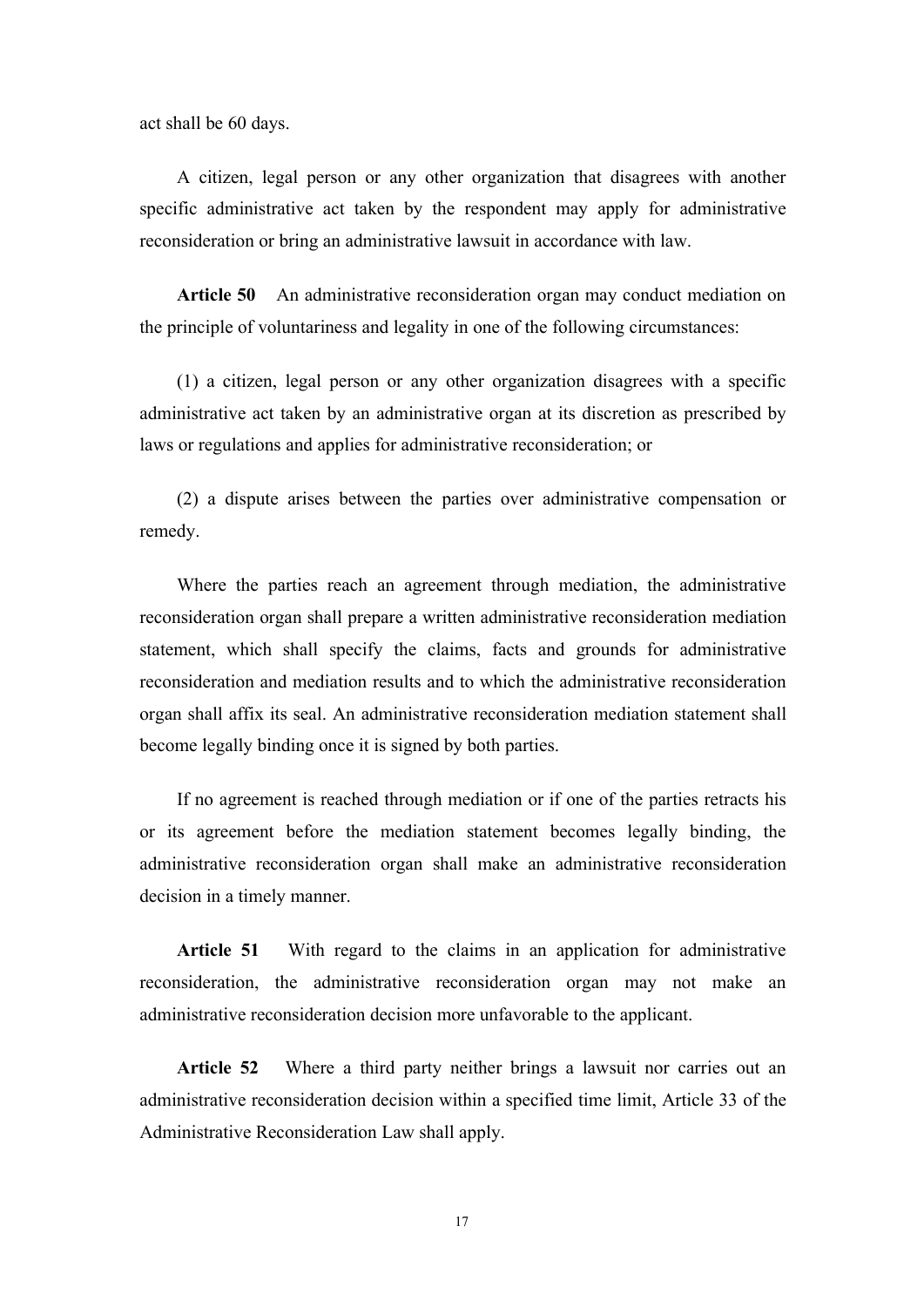#### **Chapter V Guidance and Supervision on Administrative Reconsideration**

**Article 53** Administrative reconsideration organs shall improve their leadership role in the administrative reconsideration work.

Administrative reconsideration departments shall supervise and guide the administrative reconsideration work under the leadership of administrative reconsideration organs at their respective levels and according to their duties and the limits of their power.

**Article 54** The people's governments at or above the county level shall strengthen their supervision on the performance of administrative reconsideration responsibilities by their subordinate departments and the people's governments at lower levels.

Administrative reconsideration organs shall strengthen their supervision on the performance of administrative reconsideration responsibilities by their administrative reconsideration departments.

**Article 55** The local people's governments at or above the county level shall establish and strengthen an administrative reconsideration responsibility system, and shall incorporate the administrative reconsideration work in the target responsibility system of the corresponding governments.

**Article 56** The local people's governments at or above the county level shall, according to their duties and the limits of their power, organize regular or random inspections, or other forms of inspections, to inspect the administrative reconsideration work of their subordinate departments and the people's governments at lower levels, and shall notify the relevant parties of the inspection results in a timely manner.

**Article 57** Where, during the administrative reconsideration process, an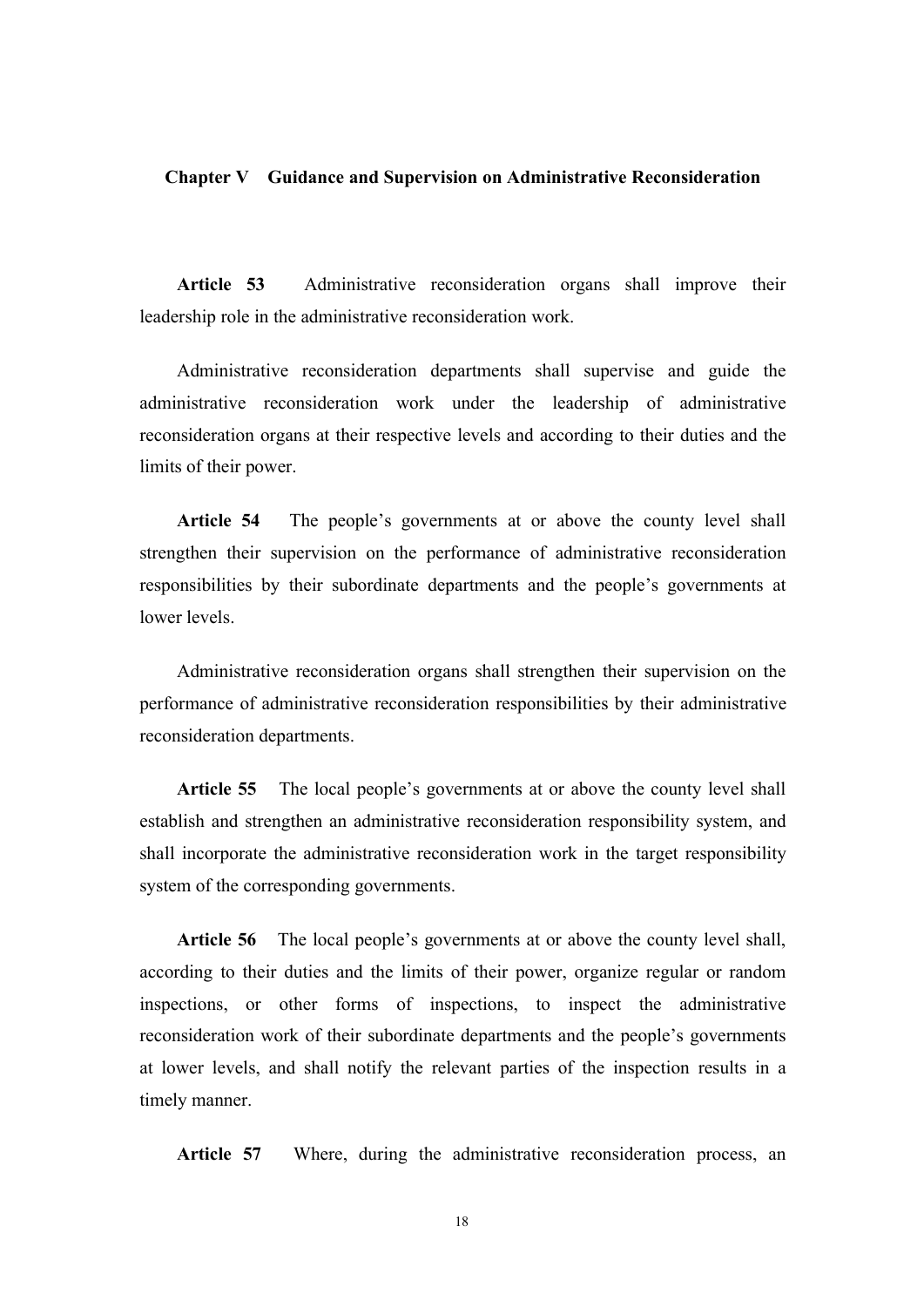administrative reconsideration organ finds that the relevant administrative act taken by the respondent or any other administrative organ at a lower level is illegal, or that there remain problems that need to be resolved, it may prepare a written opinion following administrative reconsideration. The relevant organ shall, within 60 days from the date of receipt of the written opinion following administrative reconsideration, notify the administrative reconsideration department of the correction of the illegal administrative act or the resolution of the remaining problems.

Where, during the administrative reconsideration process, an administrative reconsideration department finds any problems universally present in the implementation of laws, regulations and rules, it may prepare a written recommendation following administrative reconsideration, which contains proposals to the relevant organ for the improvement of its system and its administrative law enforcement efforts.

**Article 58** The administrative reconsideration departments of the people's governments at or above the county level shall regularly submit reports on the analysis of their administrative reconsideration work to the people's governments at the corresponding levels.

Article 59 Administrative reconsideration organs at lower levels shall, in a timely manner, submit their major administrative reconsideration decisions to administrative reconsideration organs at higher levels for the record.

**Article 60** Administrative reconsideration departments at all levels shall arrange for regular professional training for their administrative reconsideration personnel to improve their professional standards.

**Article 61** Administrative reconsideration organs at all levels shall regularly review their administrative reconsideration work, and shall, in accordance with the relevant provisions, commend and reward units and individuals that have made outstanding achievements in the administrative reconsideration work.

#### **Chapter VI Legal Liability**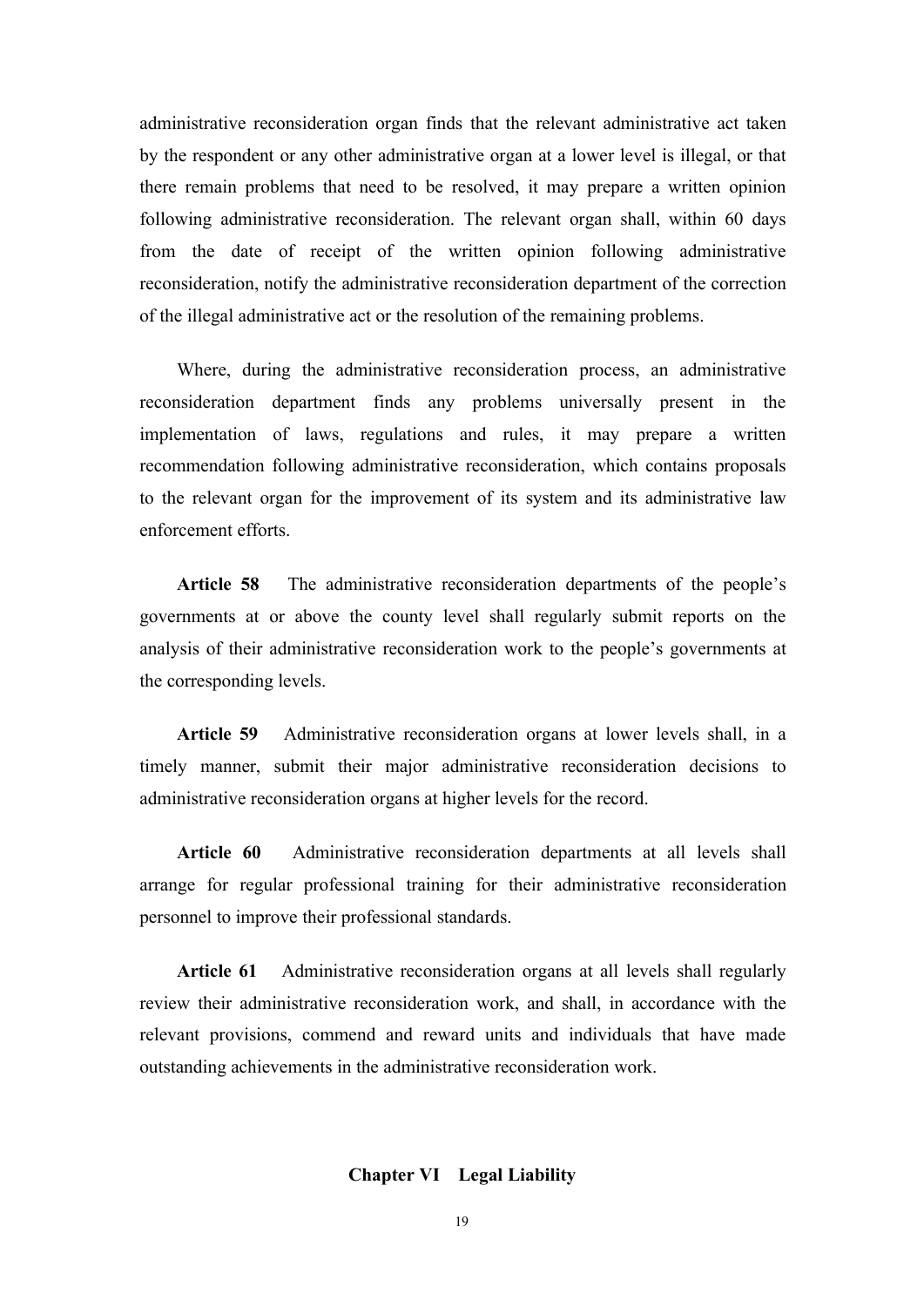**Article 62** A respondent that fails to take another specific administrative act within a specified time limit as required by an administrative reconsideration decision or takes another specific administrative act in violation of the provisions shall be investigated for legal liability in accordance with the provisions of Article 37 of the Administrative Reconsideration Law.

**Article 63** Where a unit or person refuses to cooperate with or obstructs administrative reconsideration personnel in the process of conducting investigations, collecting evidence, or consulting, reproducing or collecting the relevant documents or materials, the relevant culpable persons shall be given a sanction or an administrative penalty for public security in accordance with law; if a crime is constituted, criminal liability shall be investigated for in accordance with law.

**Article 64** Where an administrative reconsideration organ or administrative reconsideration department fails to perform its administrative reconsideration responsibilities prescribed in the Administrative Reconsideration Law and these Regulations, and fails to make corrections after being urged to do so by the competent supervising administrative organ, the persons in charge with competent accountability and other persons with competent accountability shall, by way of a sanction, be given a warning, or incur a demerit or a serious demerit record in accordance with law or, if serious consequences are entailed, shall be demoted, removed from office or dismissed in accordance with law.

**Article 65** Where an administrative organ and any of its personnel violates the provisions of the Administrative Reconsideration Law or these Regulations, the administrative reconsideration department may suggest to the personnel or supervisory department that the culpable persons be given sanctions, or may directly refer the case file on the violators to the personnel or supervisory department; the department that accepts the referred case file shall handle the case in accordance with law and notify the results to the administrative reconsideration department that refers the case file.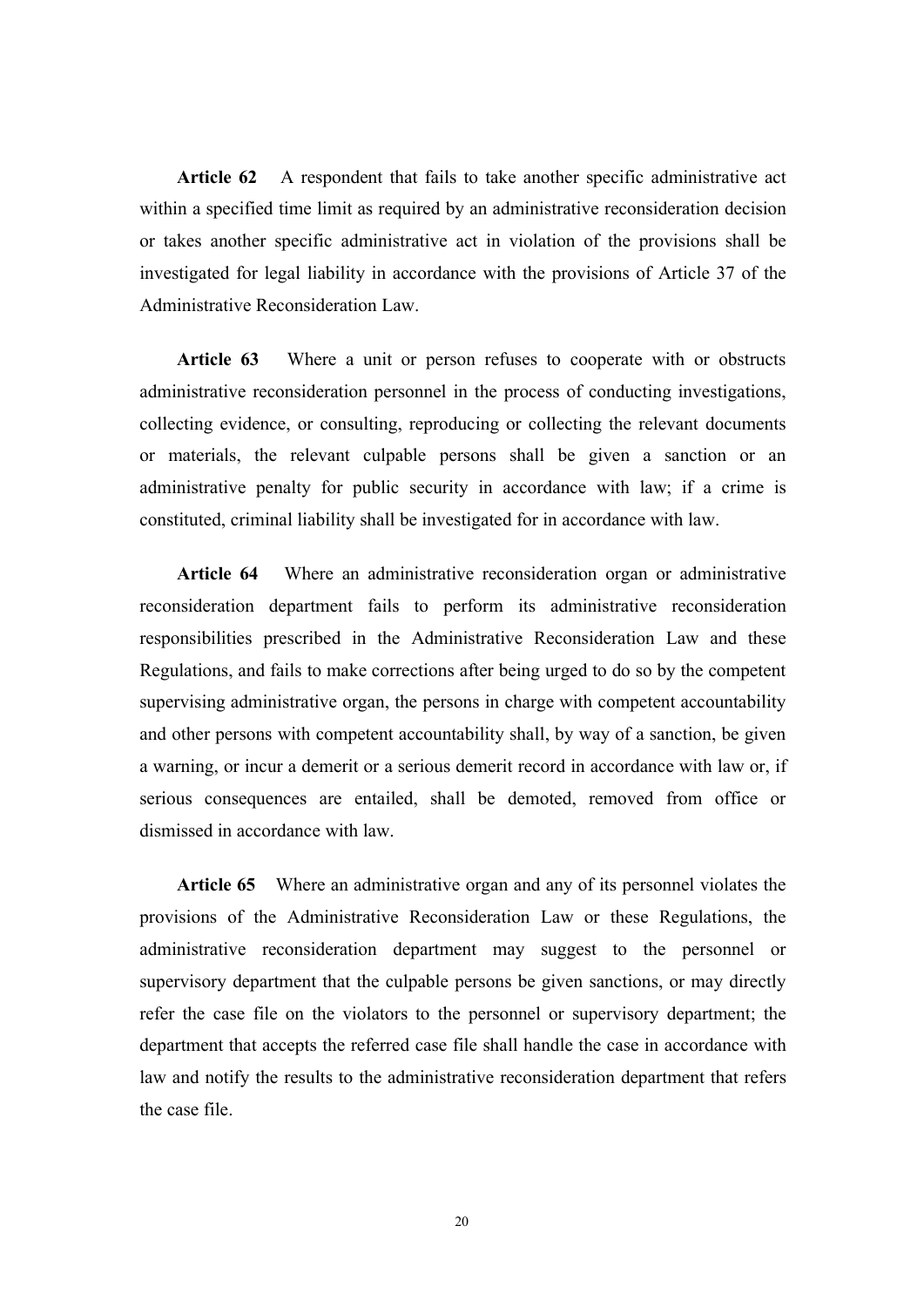## **Chapter VII Supplementary Provision**

Article 66 These Regulations shall be effective as of August 1, 2007.